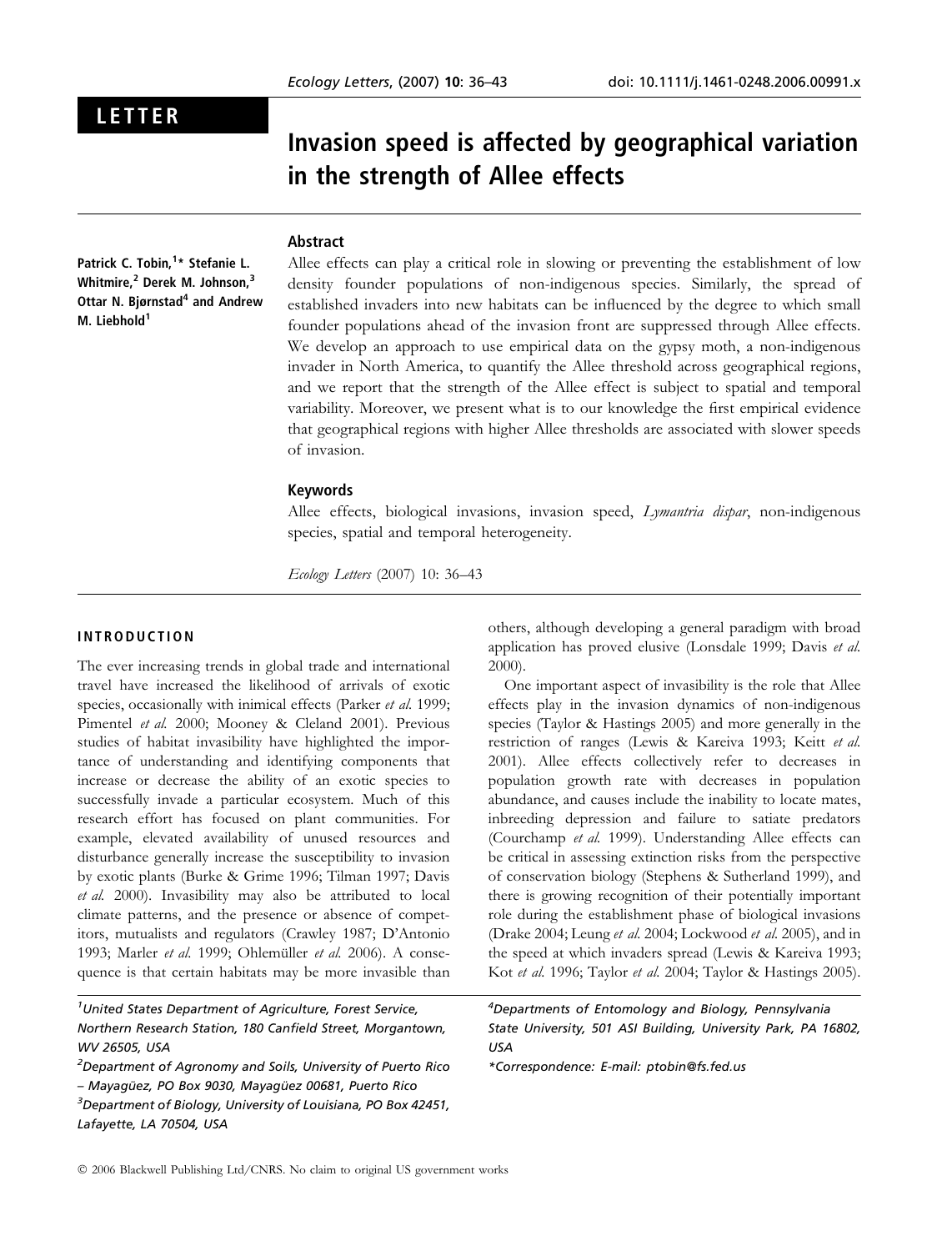The probability of establishment of new species generally appears to decline with the size of the initial population (MacArthur & Wilson 1967; Mollison et al. 1986; Lockwood et al. 2005), a relationship exemplified by historical records of introductions of natural enemies as part of biological control programmes (Fagan et al. 2002). The magnitude of Allee effects likely varies among species due to variation in life-history traits, although all sexually reproducing species may be expected to exhibit an Allee effect, at least at extremely low densities when mate location is difficult. Moreover, demographic stochasticity alone has been shown to induce an Allee-like effect (Lande 1998). This suggests that founder populations, which are typically small, are at great risk of extinction due to stochasticity and Allee effects. Thus, there could be a threshold density below which a founder population is unlikely to establish itself. Considering that population growth may depend on community interactions or environmental factors, this critical threshold could vary in space and time.

The role of Allee effects, as well as stochasticity, in biological invasions has received considerable attention in recent years due to their effects on the dynamics of lowdensity populations (Lande 1993, 1998; Lewis & Kareiva 1993; Nee 1994; Groom 1998; Keitt et al. 2001; Liebhold & Bascompte 2003; Taylor & Hastings 2005). Moreover, the rate of non-indigenous species spread can also be influenced by the presence of Allee effects, and theoretical models indicate that invasion speeds are inversely related to the strength of the Allee effect (Lewis & Kareiva 1993; Kot et al. 1996; Taylor & Hastings 2005). However, in most cases – including studies in conservation, invasion and biological control – quantifying the role of the Allee effect has been challenging and largely limited to the theoretical arena. In this study, we use spatially and temporally extensive records of the gypsy moth, Lymantria dispar (L.), invasion in the USA to detail geographical variation in the strength of the Allee effect, and to show that this variability can influence and induce geographical variation in the invasion speed of the gypsy moth.

#### MATERIALS AND METHODS

Spatially referenced grids of pheromone-baited traps are deployed annually under a United States Department of Agriculture gypsy moth management programme (Tobin et al. 2004). These traps are very effective at attracting male gypsy moths even at very low abundance (Schwalbe 1981). Under this programme, c. 130 000-150 000 traps are deployed over an area of 344 000  $km^2$  from North Carolina to northeastern Minnesota to monitor gypsy moth spread and detect incipient colonies beyond the established range to be targeted for eradication (Fig. 1). The majority of traps are placed in an  $\epsilon$ . 2-km grid, though some are placed

3–8 km apart (Tobin et al. 2004). The trap area covers an c. 170- to 180-km-wide transition area that separates the portion of the USA that is currently invaded by the gypsy moth from areas that are not (Fig. 1).

The trap catch data were used to generate a continuous, interpolated surface of male gypsy moth abundance using median indicator kriging (Isaaks & Srivastava 1989) over a network of  $5 \times 5$ -km cells in a grid that encompassed the states of North Carolina, Virginia, West Virginia, Ohio, Indiana, Illinois and Wisconsin. Interpolated grids were generated for each year from 1996 to 2004. From the centre of each cell, we extracted the estimated number of male moths per trapping area for each of the years. To study Allee effects we subsequently paired each cell's estimate in successive years (i.e. year  $t - 1$  with its corresponding value in year  $\phi$ . We omitted any pairs whose initial value was 0. Also, because some gypsy moth populations are targeted for eradication, we excluded any cells that were within 1.5 km of an area treated for gypsy moth. In practice,  $\leq 2\%$  of the monitoring area were treated with pesticides.

All pairs of estimated abundances, from 1996/1997 to 2003/2004, were combined for each of three regions: (i) Wisconsin; (ii) Ohio, Indiana and Illinois; and (iii) West Virginia, Virginia and North Carolina, to form a single list of all pairs from the entire time interval (Fig. 1). These regions represent distinct climates, topography and associated forest types. Also, gypsy moth invasion dynamics have been previously shown to differ among these three regions (Whitmire & Tobin 2006). Across all years, a total of 29 822 (Wisconsin), 15 315 (Ohio, Indiana and Illinois) and 20 339



Figure 1 Areas of the USA where the gypsy moth is endemic (dark grey) or absent (white) in 2005. The dotted area between the two is the 'transition zone' that was monitored in 2005. Data from labelled states were used in this study (WI, Wisconsin; IL, Illinois; IN, Indiana; OH, Ohio, WV, West Virginia; VA, Virginia; NC, North Carolina).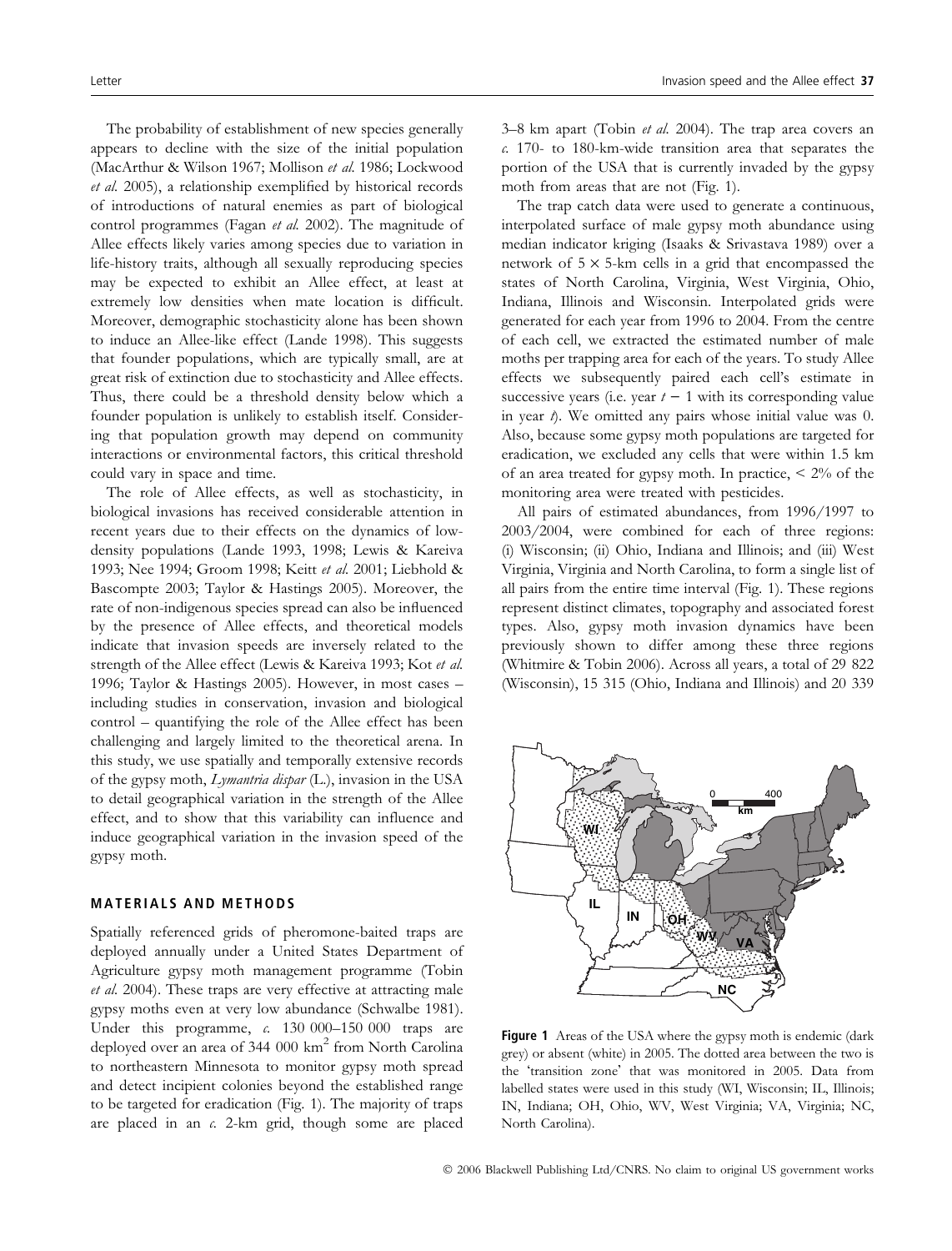(West Virginia, Virginia, and North Carolina) pairs were used in our analyses.

To investigate thresholds in dynamics we initially collated the data pairs into a sequence of abundance categories (bins) with estimates for year  $t - 1$  falling into intervals of five moths/trapping area (i.e. 1–5, 6–10, etc.). We excluded areas with estimates greater than 700 because of the diminished efficiency of pheromone-baited traps as they become saturated with moths (Elkinton 1987). Within each bin, we calculated a population replacement rate as the proportion of pairs in which moth abundance either increased or stayed the same from year  $t - 1$  to year t. We then analysed this population replacement rate as a function of the bin value, using the midpoint value as a surrogate (i.e. 3.0 for the abundance category 1–5, 8.0 for the abundance category 6–10, etc.), using locally weighted polynomial regression to estimate region-specific Allee thresholds (and 'carrying capacities). We calculated 95% confidence intervals based upon the 2.5 and 97.5 percentiles of a bootstrap distribution resampled 500 times (Efron & Tibshirani 1993).

Although the above analysis provided a broad understanding of Allee thresholds and carrying capacities over a range of values of the initial population abundance, we also sought to refine our estimates of the Allee threshold by specifically focusing our attention on low-density populations. We still calculated a population replacement rate (from year  $t - 1$  to year  $t$ ) within each population bin; however, in this case, the bins were in increments of 1 (i.e. 1, 2, 3, etc.) and we only included pairs of cells for which the initial population (in year  $t$ ) was  $\leq$  30 moths/trapping area. We used data across years to pinpoint region-specific Allee thresholds, and also used data from each pair of years (i.e. 1996–1997, 2003–2004) to examine whether the Allee effect varied in time.

We also studied the relationship between spatiotemporal variation in Allee effects and the speed of gypsy moth invasion. Annual rates of gypsy moth spread were estimated by measuring the spatial displacement of population isoclines (derived from the trap catch data) between successive years along a transect perpendicular to the advancing front (Tobin et al. 2006). Annual average displacements were calculated for each region. The lack of autocorrelation in the time series of spread rates was ascertained using partial autocorrelation functions. For each pair of years (i.e. 1996–1997 and 2003–2004), we used the y-intercept from the locally weighted polynomial regression of the population replacement rate against abundance as a surrogate of the strength of the Allee effect. As larger y-intercepts reflect a higher rate of replacement at low densities, we subtracted the intercepts from 1 so that larger values would correspond to stronger Allee effects (and hence lower replacement rates). For each region, we then calculated the correlation coefficient

between gypsy moth invasion speed and the strength of the Allee effect.

We defined the Allee threshold as the lowest abundance in year  $t - 1$  at which a local population is equally likely to replace itself in the next year, below which it is more likely to decrease, and above which it is more likely to increase. We have found this operational definition to be more useful than the more traditional measure of Allee effects based on the year-to-year ratio of abundance (i.e. per capita growth rate) because population growth rates are very sensitive to the inevitable observation error at low population density. In parallel, we defined the 'carrying capacity' as the highest abundance at which the replacement probability decreases below 0.5, although this parameter was of less interest in this study because our main aim was to pinpoint the Allee threshold.

We tested the utility of our novel definition of the Allee threshold with synthetic data generated with a known Allee threshold and carrying capacity. Data were simulated using a discrete time logistic growth model (Keitt et al. 2001; Liebhold & Bascompte 2003):

$$
N_{i,t} = N_{i,t-1} \exp\left(r_i \left(1 - \frac{N_{i,t-1}}{K}\right) \left(\frac{N_{i,t-1} - C}{K}\right)\right), \quad (1)
$$

where  $N$  is the local population density at location  $i$  in space at either time step t or  $t - 1$ , K is the carrying capacity, and  $C$  is the Allee threshold. Fifty local populations were each assumed to be governed by a growth rate,  $r_i$  that was sampled independently from a Gaussian distribution with mean  $= 0.1$  and SD  $= 0.5$ . The Allee threshold and carrying capacity were arbitrarily set at 30 and 150 respectively. The population replacement rate, as defined above, was calculated for initial population densities from 1 to 200 in increments of 1. The relationship between initial population size and replacement at the next time step is shown in Fig. 2, which illustrates that our approach correctly pinpoints the thresholds. All analyses were performed in R (R Development Core Team 2005).

#### RESULTS

We found substantial geographical variation in population replacement rates over a range of initial population abundances (Fig. 3), and in the region-specific estimates of the Allee thresholds (Fig. 4). The Allee threshold was estimated as 2.2 moths/trap in Wisconsin, but 20.7 moths/ trap in West Virginia, Virginia and North Carolina. The estimated carrying capacity also varied (Fig. 3), and was highest in West Virginia, Virginia, and North Carolina (673 moths/trap) and less in Wisconsin (283 moths/trap). In Illinois, Indiana, and Ohio, neither the Allee threshold nor the carrying capacity could be quantified based on our criteria of a 0.5 probability of replacement due to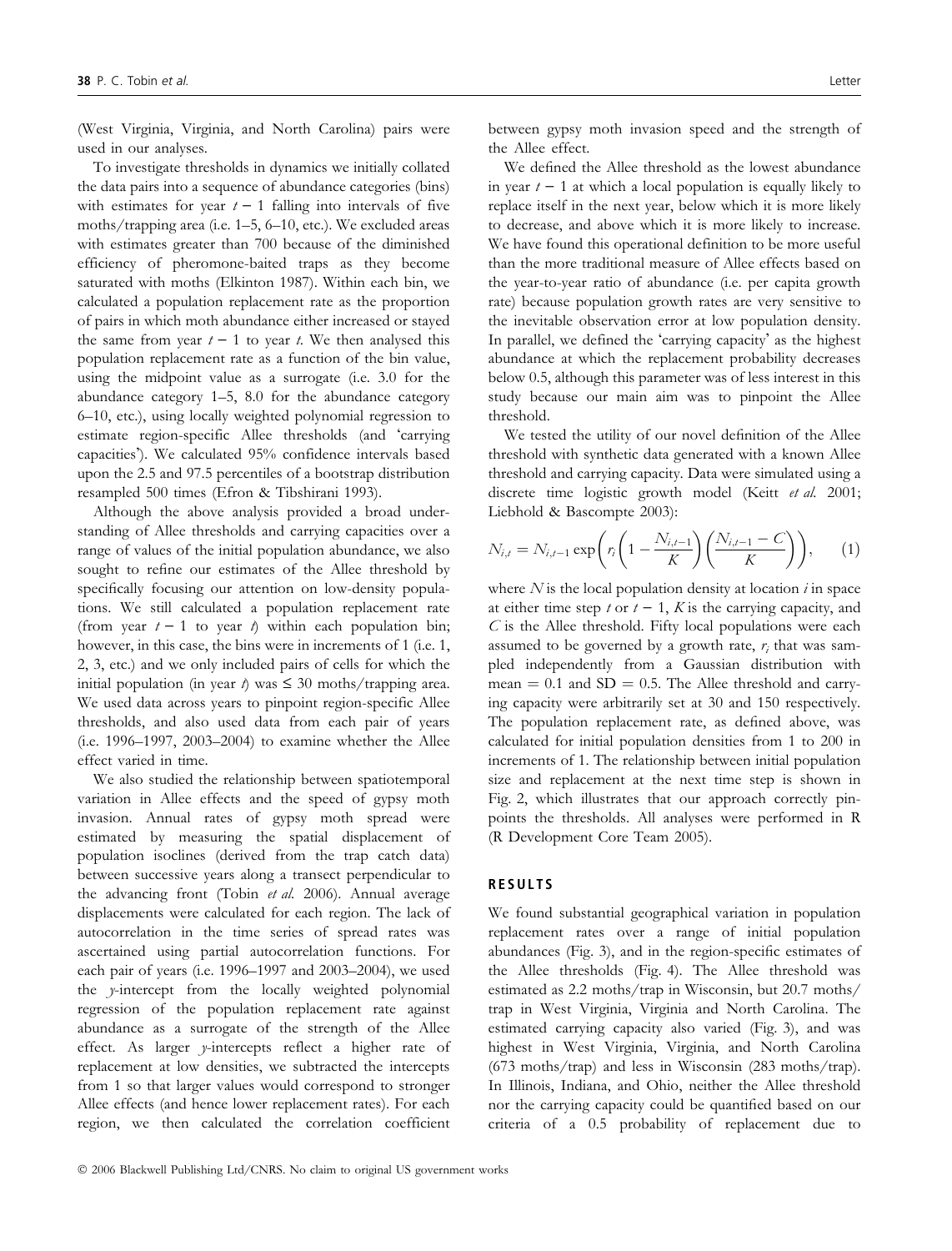

Figure 2 Theoretical representation, based on eqn 1, of the Allee effect and carrying capacity using the definition of population replacement from one time step to the next. When the initial density,  $N_{t-1}$ , is less than the Allee threshold or greater than the carrying capacity, populations are less likely to replace themselves, and hence decline in abundance, at the next time step.

consistently low replacement rates, even at high initial abundance (Fig. 3); therefore, the Allee effect would seem to be particularly strong in this region, and/or this region is generally suboptimal for the growth of gypsy moth populations.

We also observed considerable variability in the Allee threshold through time (Fig. 5). In some years, there was no or a diminished Allee effect, such as in 2002–2003 in Wisconsin during which replacement rates were very high regardless of the initial abundance (Fig. 5a). Outside of Wisconsin, replacement rates from 2001–2002 to 2003– 2004 were very low even at high initial abundance (Fig. 5b,c), suggesting a strong Allee effect. One consistent pattern was observed in Wisconsin: although the strength of the Allee effect differentially affected very low-density populations (less than five moths/traps), there was very little interannual variation in populations exceeding 10 moths/ trap (Fig. 5).

Despite temporal variability in the Allee effect, the invasion speed of the gypsy moth was significantly negatively correlated with the strength of the local Allee effect. Moreover, this was consistently observed in all regions: Wisconsin ( $\rho = -0.74$ ,  $P = 0.04$ ), Illinois, Indiana and Ohio ( $\rho = -0.88$ ,  $P = 0.02$ ), and West Virginia, Virginia and North Carolina ( $\rho = -0.95, P < 0.01$ ) (Fig. 6).

#### **DISCUSSION**

Within the general context of invasion biology, the ability of an invader to establish initially in new areas and consequently spread can be affected by features of its natural



Figure 3 Region-specific relationships (mean, black line; 95% CI, grey lines) of population replacement rates and the respective population density in the prior year, pooled across 1996–2004. The carrying capacity (closed circle), as defined as the initial moth density estimate at which the replacement rate decreases to 0.5, is indicated in (a) and (c), but not in (b) due to replacement rates that were consistently  $< 0.5$ .

history that influence the ability of populations to persist at initially low levels (Crawley et al. 1986; Rejmánek & Richardson 1996; Kolar & Lodge 2001). For example, animals and plants that reproduce asexually could be considerably more invasive than sexually reproducing species because there is no need to locate mates, which could be a challenging endeavour in low-density populations. In this study, we show that for the gypsy moth, the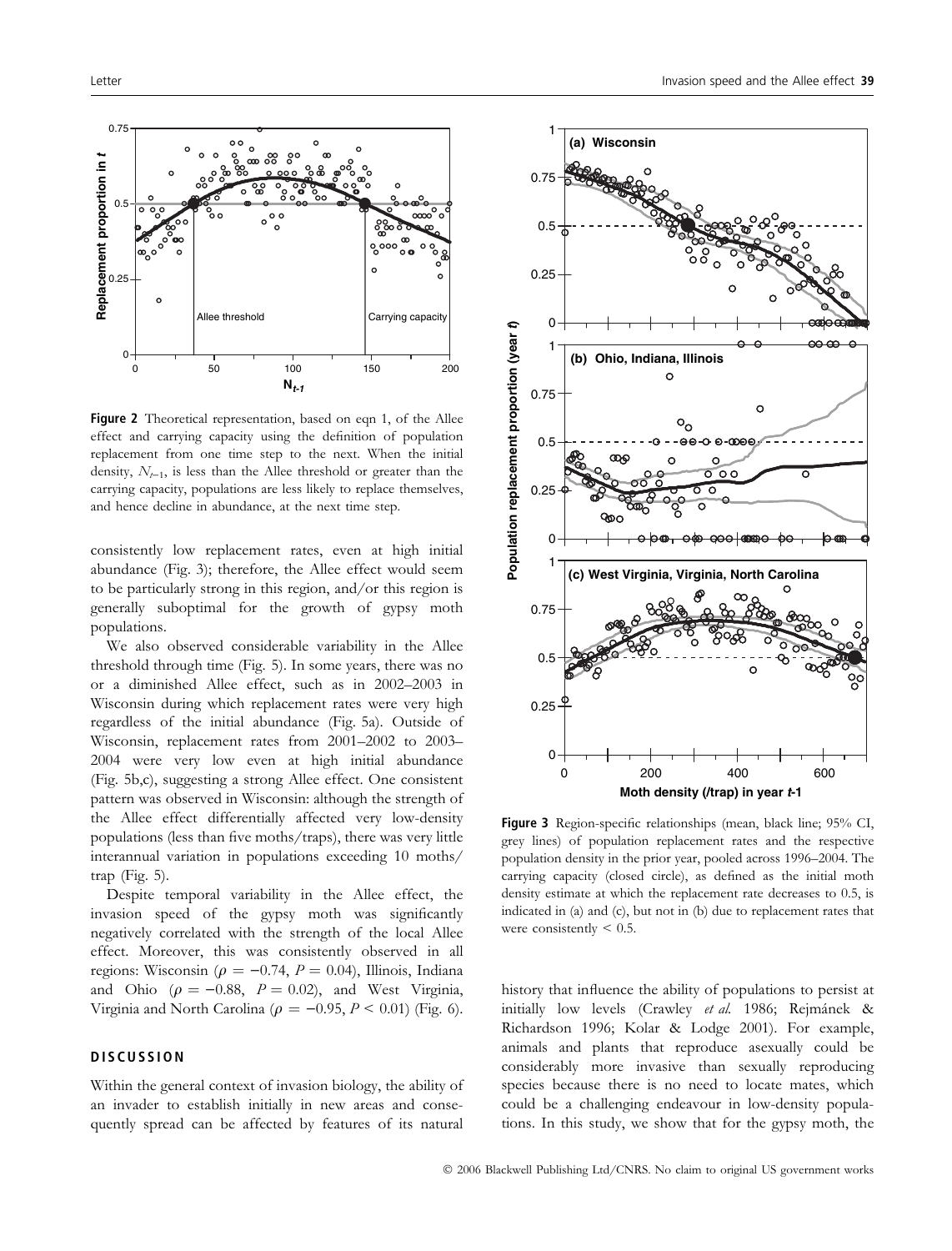

Figure 4 Region-specific relationships (mean, black line; 95% CI, grey lines) between population replacement rates and initial population densities  $\leq 30$  moths/trapping area (data pooled across 1996–2004). Estimates of the Allee thresholds (closed circle) is indicated in (a) and (c), but not in (b) due to replacement rates that were consistently  $\leq 0.5$ . The size of the observations (open circles) reflects the sample size in each population bin. For graphical purposes, the largest sized circle is for sample sizes > 1000. The range of sample sizes per bin is (a) 129–5838, (b) 63–3938 and (c) 93–4040.

strength of the Allee effect is variable in space and time (Figs 4 and 5), and that this variation has profound ramifications on the speed at which the gypsy moth invades (Fig. 6). This is particularly intriguing as these observations provide one of the first empirically derived examples of the



**Figure 5** Temporal variation (year  $t - 1$  to  $\phi$ ) in the regionspecific estimates of the Allee thresholds. Note that in Wisconsin, the Allee effect is consistently minimized or non-existent, while considerable year-to-year variation exists elsewhere (the estimates of the y-intercepts were used as a surrogate for the strength of the Allee effect, cf. Fig. 6).

relationship between the strength of Allee effects and the rate of spread of invading organisms. Although previous research has suggested that Allee effects can affect the spread and distribution of non-indigenous species (Lewis & Kareiva 1993; Kot et al. 1996; Keitt et al. 2001; Wang et al.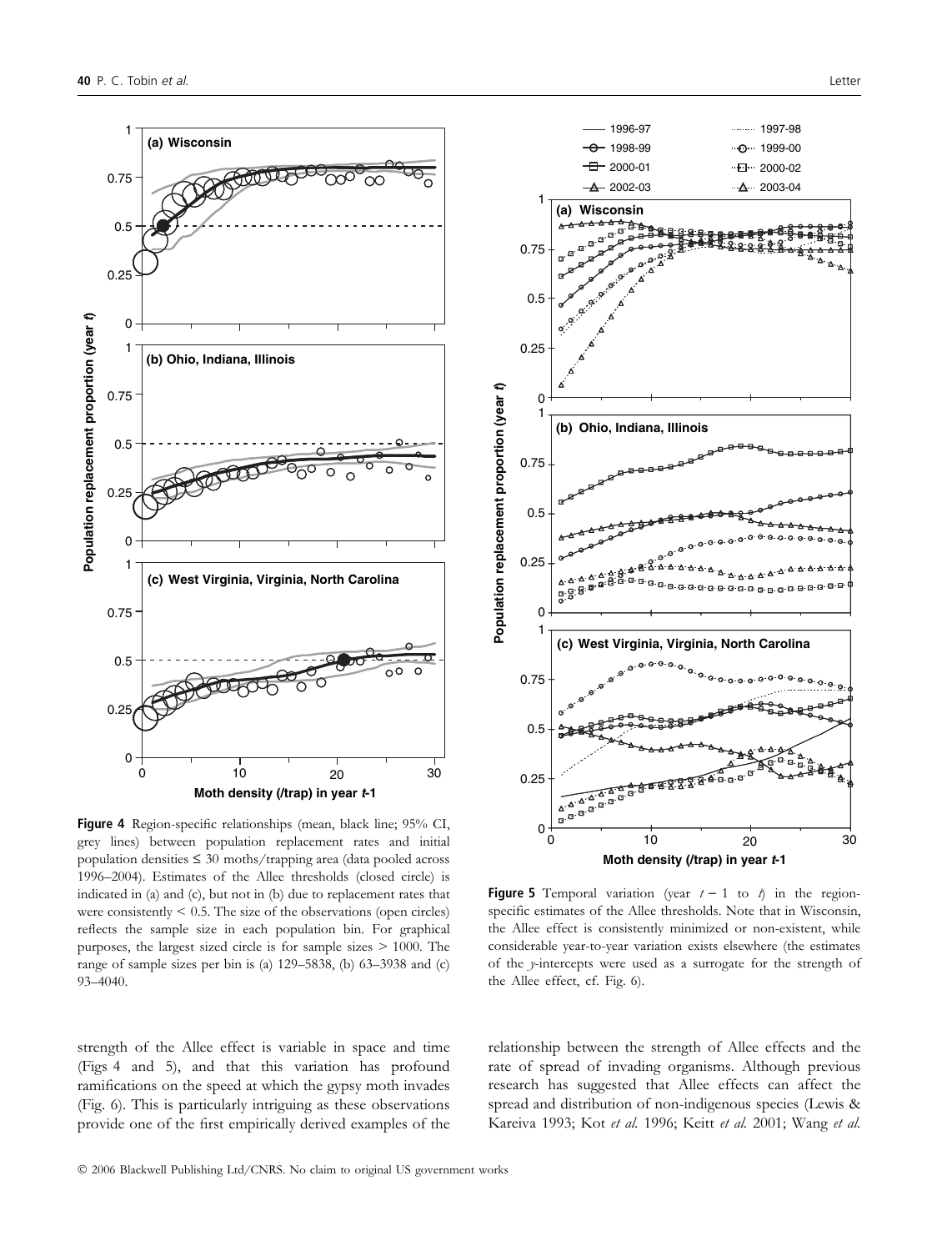

Figure 6 Invasion speed by the gypsy moth declines with an increase in the strength of the Allee effect in all regions of the USA. <sup>1</sup>Relative strength was estimated as  $1 -$  the y-intercept estimates for each region and for each pair of consecutive years as shown in Fig. 5.

2002; Taylor et al. 2004; Taylor & Hastings 2005), quantifying this relationship has proved elusive due to the difficulty in estimating Allee effects. Moreover, geographical variation in the strength of the Allee effect may be a critical component to understanding habitat invasibility, and in particular, the speeds at which non-indigenous species invade new areas.

Low-density gypsy moth populations are strongly affected by predation from small mammals (Elkinton et al. 1996, 2004). However, the effects of small mammal predation do not appear to differ across large geographical regions in the USA (Liebhold et al. 2005), although interactions between mast production and small mammals (Elkinton et al. 1996) could cause temporal variability in the strength of the Allee effect. Liebhold & Bascompte (2003) proposed that for invading species, the Allee effect could be caused by decreased mating success extending from difficulties in mate finding at low densities. Empirical studies support this notion by documenting increases in gypsy moth mating success with increasing male moth abundance (Sharov et al. 1995), but this relationship likewise appears to be consistent across regions (Tcheslavskaia et al. 2002). The inability to locate mates at low densities is thus likely a universal cause of the Allee effect in gypsy moth, but it is unknown what factors or processes are responsible for spatial and temporal variability in its strength.

Gypsy moth is univoltine, and in North America, gypsy moth females are flightless and usually oviposit within 1–2 m from the site of adult emergence (Odell & Mastro 1980). Adult males are capable of flight, and early instars, which emerge from overwintering egg masses in Spring, can disperse through ballooning although generally they are deposited within a few 100 m (Mason & McManus 1981). Anthropogenic movement of life stages is the primary mechanism of long-range dispersal in the gypsy moth (Liebhold et al. 1992). Male and larval dispersal, as well as anthropogenic movement of life stages, could contribute to the diminution of Allee effects in both certain regions and years (Fig. 5). Dispersing immigrants or the accidental introduction of life stages from outbreak to newly invaded areas, which are generally colonized by low-density populations subject to Allee effects, could supplement the abundance of newly invading colonies, which in turn would enhance female mating success, and thereby diminish the Allee effect.

The relative strength of the Allee effect (Fig. 6) is consistently linked to the invasion speed of the gypsy moth in all regions, despite obvious differences among regionspecific estimates of the Allee threshold (Fig. 4). The Allee effect is particularly strong in Ohio, Indiana and Illinois. Poor population replacement rates in this area could be due to the relatively limited distribution of preferred host tree species, whereas in West Virginia, Virginia, North Carolina and Wisconsin, gypsy moth preferred host species are far more abundant (Morin et al. 2005). Although the reasons for stronger Allee effects in Ohio, Indiana and Illinois, and weaker Allee effects in Wisconsin, require additional study, the planning and implementation of region-specific control tactics against the gypsy moth can be optimized through consideration of the region-specific Allee thresholds. Future studies could also attempt to compare invasion rates predicted by theoretical models, with and without an Allee effect, with observed rates of invasion by the gypsy moth to determine the factors and processes that drive its invasion dynamics.

This study detailed a novel approach to estimating Allee effects with empirical data. This method facilitated our observation that Allee effects can be subject to spatiotemporal variability over geographical scales. Furthermore, we present what is to our knowledge the first empirical evidence that geographical variation in Allee thresholds can affect the rate of spread of an invader. In many biological invasions, species-specific and geographically varying Allee effects could be strong components in defining habitat invasibility. Therefore, quantifying the Allee effect and its influence on invasion may be critical to determining where invasive species are more likely to establish.

#### ACKNOWLEDGEMENTS

We thank Andy Roberts, Mannin Dodd and Jiang Wu (Virginia Tech), and Gino Luzader and Laura Blackburn (USDA Forest Service) for their assistance in data acquisition and compilation. This work was supported by the National Research Initiative of the USDA Cooperative State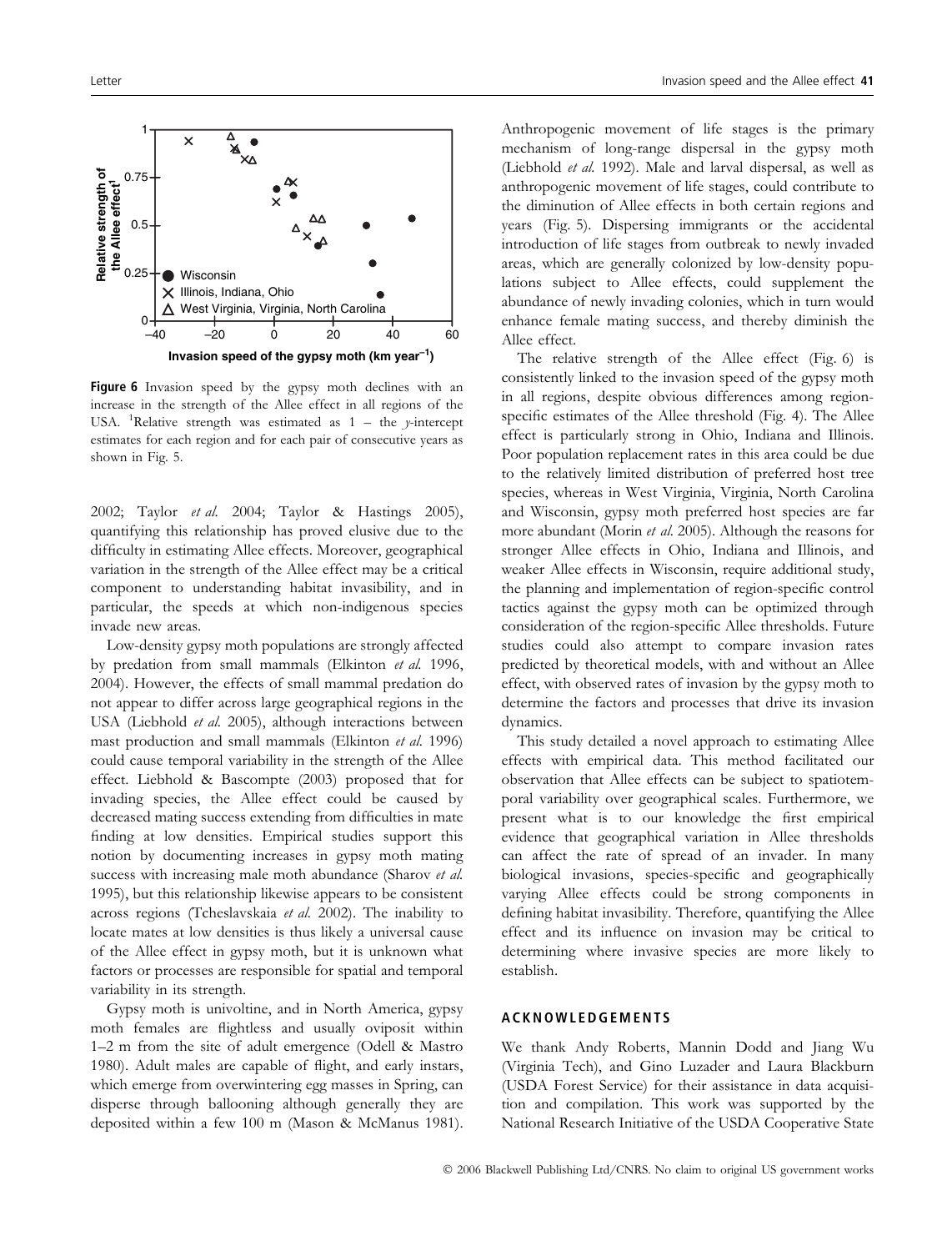Research, Education and Extension Service Grants to O.N.B. and A.M.L. (2002), O.N.B, A.M.L. and P.C.T. (2006), and to D.M.J. (2006).

#### **REFERENCES**

- Burke, M.J. & Grime, J.P. (1996). An experimental study of plant community invasibility. Ecology, 77, 776-790.
- Courchamp, F., Clutton-Brock, T. & Grenfell, B. (1999). Inverse density dependence and the Allee effect. Trends Ecol. Evol., 14, 405–410.
- Crawley, M.J. (1987). What makes a community invasible? In: Colonization, Succession and Stability (eds Gray, A.J., Crawley, M.J. & Edwards, P.J.). Blackwell Scientific Publications, Oxford, pp. 429–453.
- Crawley, M.J., Kornberg, H., Lawton, J.H., Usher, M.B., Southwood, R., O'Connor, R.J. et al. (1986). The population biology of invaders. Philos. Trans. R. Soc. Lond. B, Biol. Sci., 314, 711–731.
- D'Antonio, C.M. (1993). Mechanisms controlling invasion of coastal plant communities by the alien succulent Carpobrotus edulis. Ecology, 74, 83–95.
- Davis, M.A., Grime, J.P. & Thompson, K. (2000). Fluctuating resources in plant communities: a general theory of invasibility. J. Ecol., 88, 528–534.
- Drake, J.M. (2004). Allee effects and the risk of biological invasion. Risk Anal., 24, 795–802.
- Efron, B. & Tibshirani, R.J. (1993). An Introduction to the Bootstrap. Chapman and Hall, London.
- Elkinton, J.S. (1987). Changes in efficiency of pheromone-baited milk carton traps as it fills with male gypsy moths (Lepidoptera: Lymantriidae). J. Econ. Entomol., 80, 754–757.
- Elkinton, J.S., Healy, W.M., Buonaccorsi, J.P., Boettner, G.H., Hazzard, A.M., Smith, H.R. et al. (1996). Interactions among gypsy moths, white-footed mice, and acorns. Ecology, 77, 2332– 2342.
- Elkinton, J.S., Liebhold, A.M. & Muzika, R.M. (2004). Effects of alternative prey on predation by small mammals on gypsy moth pupae. Popul. Ecol., 46, 171–178.
- Fagan, W.F., Lewis, M.A., Neubert, M.G. & van den Driessche, P. (2002). Invasion theory and biological control. Ecol. Lett., 5, 148–157.
- Groom, M.J. (1998). Allee effects limit population viability of an annual plant. Am. Nat., 151, 487–495.
- Isaaks, E.H. & Srivastava, R.M. (1989). An Introduction to Applied Geostatistics. Oxford University Press, New York.
- Keitt, T.H., Lewis, M.A. & Holt, R.D. (2001). Allee effects, invasion pinning, and species borders. Am. Nat., 157, 203-216.
- Kolar, C.S. & Lodge, D.M. (2001). Progress in invasion biology: predicting invaders. Trends Ecol. Evol., 16, 199-204.
- Kot, M., Lewis, M.A. & van den Driessche, P. (1996). Dispersal data and the spread of invading organisms. Ecology, 77, 2027– 2042.
- Lande, R. (1993). Risks of population extinction from demographic and environmental stochasticity and random catastrophes. Am. Nat., 142, 911–927.
- Lande, R. (1998). Demographic stochasticity and Allee effect on a scale with isotropic noise. Oikos, 83, 353–358.
- Leung, B., Drake, J.A. & Lodge, D.M. (2004). Predicting invasions, propagule pressure and the gravity of Allee effects. Ecology, 85, 1651–1660.
- Lewis, M.A. & Kareiva, P. (1993). Allee dynamics and the spread of invading organisms. Theor. Popul. Biol., 43, 141–158.
- Liebhold, A.M. & Bascompte, J. (2003). The Allee effect, stochastic dynamics and the eradication of alien species. Ecol. Lett., 6, 133– 140.
- Liebhold, A.M., Halverson, J.A. & Elmes, G.A. (1992). Gypsy moth invasion in North America, a quantitative analysis. J. Biogeogr., 19, 513–520.
- Liebhold, A.M., Raffa, K.F. & Diss, A. (2005). Forest type affects predation on gypsy moth pupae. Agric. For. Entomol., 7, 179-185.
- Lockwood, J.L., Cassey, P. & Blackburn, T. (2005). The role of propagule pressure in explaining species invasions. Trends Ecol. Evol., 20, 223–228.
- Lonsdale, W.M. (1999). Global patterns of plant invasions and the concept of invasibility. Ecology, 80, 1522–1536.
- MacArthur, R.H. & Wilson, E.O. (1967). The Theory of Island Biogeography. Princeton University Press, Princeton, NJ.
- Marler, M.J., Zabinski, C.A. & Callaway, R.M. (1999). Mycorrhizae indirectly enhance competitive effects of an invasive forb on a native bunchgrass. Ecology, 80, 1180-1186.
- Mason, C.J. & McManus, M.L. (1981). Larval dispersal of the gypsy moth. In: The Gypsy Moth: Research Toward Integrated Pest Management (eds Doane, C.C. & McManus, M.L.). USDA Technical Bulletin 1584, Washington, DC, pp. 161–202.
- Mollison, D., Anderson, R.M., Bartlett, M.S. & Southwood, R. (1986). Modeling biological invasions, chance, explanation, prediction. Philos. Trans. R. Soc. Lond. B, Biol. Sci., 314, 675-693.
- Mooney, H.A. & Cleland, E.E. (2001). The evolutionary impact of invasive species. Proc. Natl Acad. Sci. USA, 98, 5446-5451.
- Morin, R.S., Liebhold, A.M., Luzader, E.R., Lister, A.J., Gottschalk, K.W. & Twardus, D.B. (2005). Mapping Host-species Abundance of Three Major Exotic Forest Pests. USDA Research Paper NE-726, USDA Forest Service, Newtown Square, PA.
- Nee, S. (1994). How populations persist. Nature, 367, 123–124.
- Odell, T.M. & Mastro, V.C. (1980). Crepuscular activity of gypsy moth adults (Lymantria dispar). Environ. Entomol., 9, 613-617.
- Ohlemüller, R., Walker, S. & Bastow Wilson, J. (2006). Local vs regional factors as determinants of the invasibility of indigenous forest fragments by alien plant species. Oikos, 112, 493–501.
- Parker, I.M., Simberloff, D., Lonsdale, W.M., Goodell, K., Wonham, M., Kareiva, P.M. et al. (1999). Impact: toward a framework for understanding the ecological effects of invaders. Biol. Invasions, 1, 3-19.
- Pimentel, D., Lach, L., Zuniga, R. & Morrison, D. (2000). Environmental and economic costs of nonindigenous species in the United States. BioScience, 50, 53-65.
- R Development Core Team (2005). R: a language and environment for statistical computing. In: R Foundation for Statistical Computing, Vienna, Austria. ISBN 3-900051-07-0. Available at: http:// www.r-project.org.
- Rejmánek, M. & Richardson, D.M. (1996). What attributes make some plant species more invasive? Ecology, 77, 1655-1661.
- Schwalbe, C.P. (1981). Disparlure-baited traps for survey and detection. In: The Gypsy Moth, Research Toward Integrated Pest Management (eds Doane, C.C. & McManus, M.L.). USDA Technical Bulletin 1584, Washington, DC, pp. 542–548.